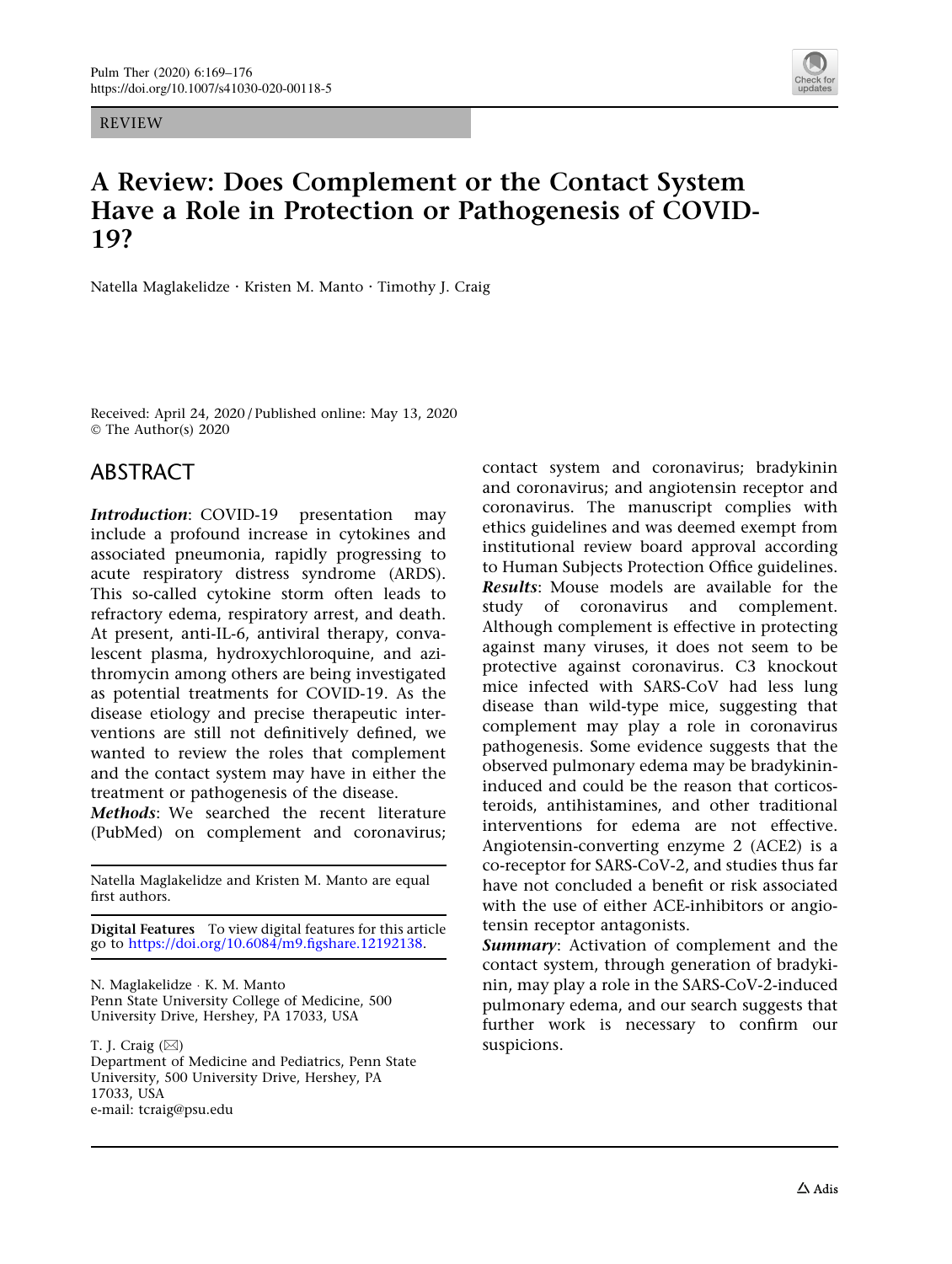Keywords: Angiotensin receptors; Bradykinin; Coronavirus; COVID-19; Complement; Contact system

#### Key Summary Points

Is complement essential for protection against coronavirus? From experiments with C3 knockout mice, it does not seem to be important.

Is complement part of the pathogenesis of the infection? C3 knockout mice seem to suggest that the pathology is partially secondary to complement activation.

Does the contact system play a role in protection against the coronavirus? These data are not yet available.

Does the contact system play a role in the edema associated with pneumonia and ARDS in COVID-19? There are some preliminary data that suggest bradykinininduced edema may be part of the pathogenesis of the viral infection.

#### EFFECT OF THE COMPLEMENT SYSTEM ON CORONAVIRUS AND COVID-19

The complement system plays a critical role in the rapid host innate immune response to bacterial, viral, and fungal infections [\[1](#page-6-0)]. Complement activation allows antibodies and phagocytic cells to detect and clear microbes at the site of infection and stimulates the recruitment of inflammatory cells, including macrophages, neutrophils, and mast cells [[2](#page-6-0), [3\]](#page-6-0). There are three distinct pathways through which the complement cascade can be triggered: the classical antigen–antibody complex pathway, alternative pathway, and mannose-binding lectin (MBL) pathway [[1](#page-6-0), [3](#page-6-0)]. These pathways can lead to microbe opsonization, inflammation, recruitment of immune cells, and cell lysis, and

therefore must be tightly regulated given their potential to harm host tissues [\[3](#page-6-0)] (Fig. [1](#page-2-0)).

Coronaviruses (CoVs) are enveloped, positive-sense RNA viruses that can infect a wide range of hosts including pigs, camels, bats, cats, and humans [[1](#page-6-0)]. According to the Centers for Disease Control and Prevention, seven CoVs are known to give rise to human disease. CoVs 229E, OC43, NL63, and HKU1 can cause mild upper respiratory tract symptoms, similar to the "common cold"  $[1, 4]$  $[1, 4]$  $[1, 4]$  $[1, 4]$ . On the other hand, three CoVs recognized as SARS (severe acute respiratory syndrome)-CoV, MERS (Middle East respiratory syndrome)-CoV, and SARS-CoV-2 (COVID-19) have led to more severe clinical outcomes for infected patients [[1](#page-6-0)] (Table [1](#page-3-0)). Typical symptoms induced by CoV infection include fever, headache, and cough [\[4](#page-6-0)]. Conversely, SARS-CoV, MERS-CoV, and COVID-19 may initially present asymptomatically, but can progress to pneumonia, shortness of breath, renal insufficiency and, in some cases, death [[4](#page-6-0)]. When examining the histopathological changes that occur in pulmonary lesions of SARS-CoV patients, studies have described the presence of a nonspecific innate immune response and swelling [[1,](#page-6-0) [4](#page-6-0)]. The severe inflammation that accompanies SARS-CoV infection can also lead to lung tissue necrosis and alveolar hyperplasia [\[1](#page-6-0)]. Such substantial damage to the lung epithelium suggests that the inflammatory response induced by SARS-CoV can significantly contribute to the course of the disease. Specifically, C3a and C5a, pro-inflammatory molecules generated by the complement system, can trigger inflammatory cell infiltration and contribute to lung injury [[1](#page-6-0)]. Additionally, mounting evidence indicates that SARS-CoV infection can activate the complement cascade systemically, thus affecting other organs and influencing disease exacerbation [[2](#page-6-0)].

Interestingly, the role of the complement system in SARS-CoV pathogenesis is considered controversial. In particular, multiple studies have investigated the importance of the MBL pathway of complement in the context of SARS-CoV infection; however, the results were contradictory and inconclusive. One study, published by Ip et al., demonstrated that patients with low serum MBL levels were at higher risk of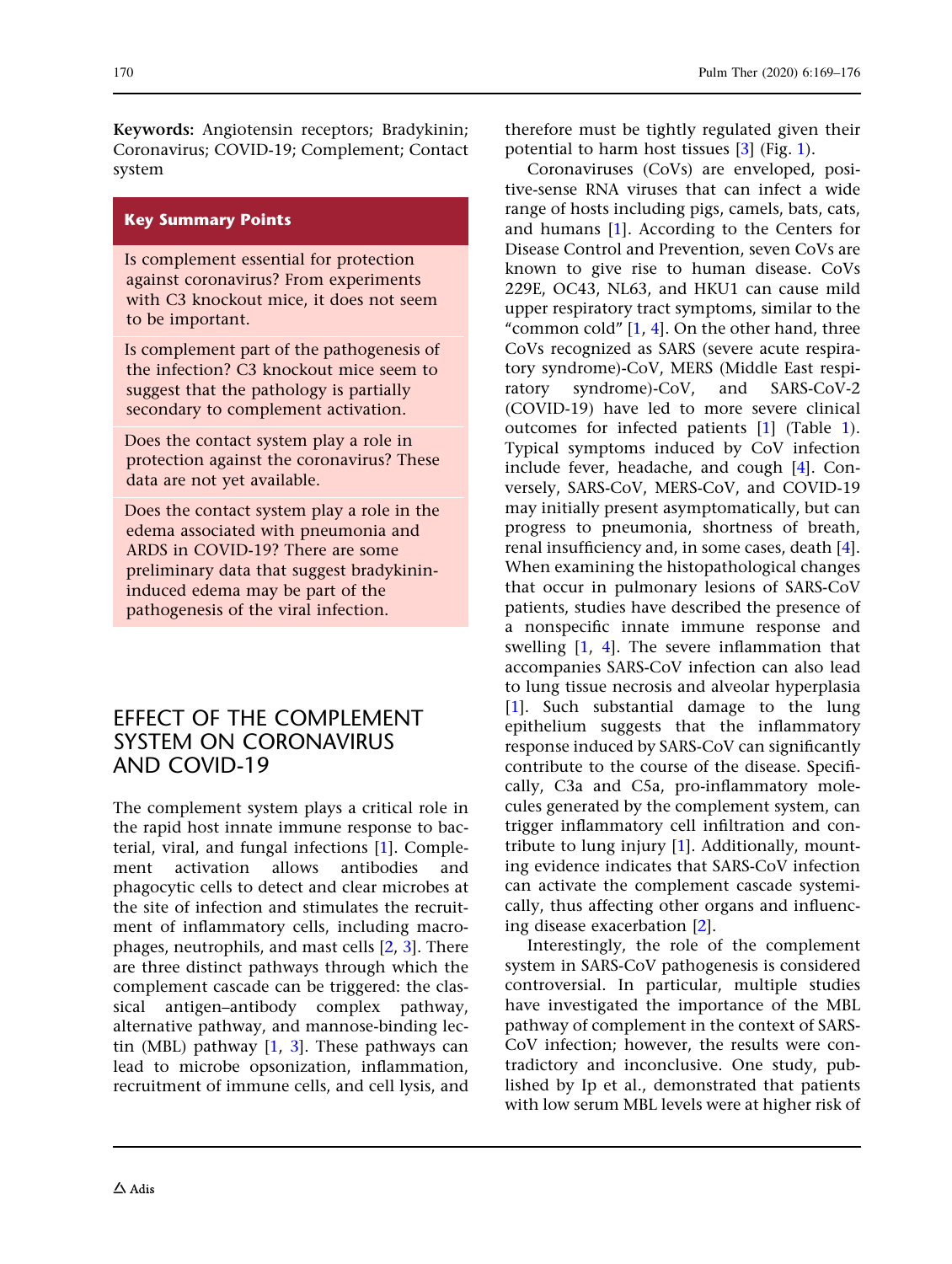<span id="page-2-0"></span>

Fig. 1 Effects of CoV-mediated complement activation and potential site of therapeutic inhibition. SARS-CoV and MERS-CoV have been shown to activate the complement pathway. Complement activation can occur through three distinct pathways (classical, MBL, and alternative) that converge at the C3 component. C3 can be converted into C3a and C3b. C3b mediates pathogen opsonization and activates the conversion of C5 into C5a and C5b. C5b mediates the formation of the membrane

becoming infected with SARS-CoV, suggesting that complement activation via MBL may be critical in protecting the host from SARS-CoV infection [\[5](#page-6-0)]. Conversely, Yuan et al. showed that there is no clear link between patients' MBL genotypes/haplotypes and their susceptibility to SARS-CoV infection and disease [[6](#page-6-0)]. Furthermore, some in vitro studies have revealed that MBL does not consistently bind to the SARS-CoV Spike protein, highlighting the uncertainty surrounding SARS-CoV recognition by complement [[7](#page-6-0)]. Unfortunately, in vivo studies investigating the relationship between SARS-CoV pathogenesis and complement are lacking. While the scientific literature on MERS-CoV

attack complex, which leads to cell lysis. C3a and C5a are known pro-inflammatory molecules that promote immune cell recruitment to the site of infection. Complement response to CoV is largely unclear, as it may be protective or pathogenic. Recent evidence suggests that eculizumab, a monoclonal antibody against C5, can be utilized to inhibit complement in response to CoV in order to reduce potential tissue damage and prevent disease exacerbation

pathogenesis and complement response is not as extensive as that on SARS-CoV, studies have shown that inhibiting the complement system by blocking the C5a/C5a receptor can reduce MERS-CoV-mediated lung tissue damage in infected mice [[8,](#page-6-0) [9](#page-6-0)]. Collectively, the discrepancies in the results of these studies reveal that complement response to CoV, SARS-CoV in particular, is largely unclear, as it may be protective or pathogenic [\[10\]](#page-6-0).

Studies exploring the relationship between SARS-CoV infection and complement have demonstrated that complement activation can lead to disease exacerbation. Indeed, Gralinski et al. reported that intranasal infection of mice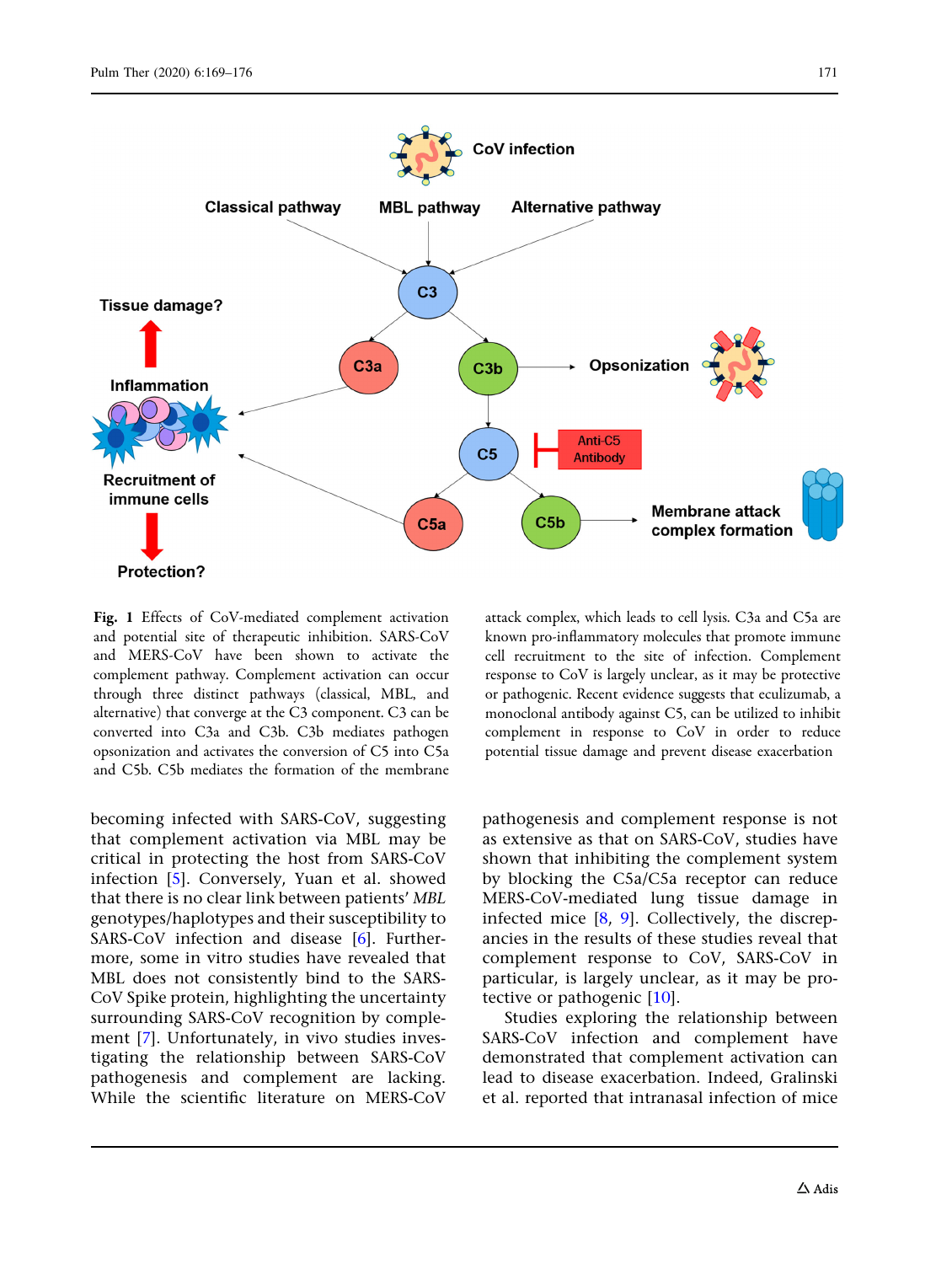| <b>Virus</b>              | Outbreak          | Case fatality rate<br>$(\%)$ | Pandemic Status |                                                  |
|---------------------------|-------------------|------------------------------|-----------------|--------------------------------------------------|
| SARS-CoV                  | $2002 - 2004$ 9.5 |                              | <b>Yes</b>      | Eradicated from intermediate animal<br>reservoir |
| MERS-CoV                  | $2012-$           | 34.4                         | No              | Continuous circulation in animal reservoir       |
| SARS-CoV-2 (COVID-<br>19) | $2019-$           | $3.4^a$                      | <b>Yes</b>      | Efforts ongoing                                  |

<span id="page-3-0"></span>Table 1 Pathogenicity and transmission of three coronavirus (CoV) outbreaks

SARS-CoV-2 (COVID-19) is the third coronavirus to emerge in the human population, following SARS-CoV and MERS-CoV. SARS-CoV-2 appears to be less pathogenic in comparison; however, its origin, transmission, and pathogenesis remain largely unknown. (Table newly created, but adapted from Munster et al. [\[16\]](#page-7-0) and Rajgor et al. [\[17\]](#page-7-0)) <sup>a</sup> Estimated by the World Health Organization as of March 3, 2020

with mouse-adapted SARS-CoV resulted in activation of the complement cascade systemically and led to immune cell infiltration in the lung as early as 1 day post-infection [[2](#page-6-0)]. In order to determine whether complement activation is involved in the pathogenic outcomes observed in patients infected with SARS-CoV, this study used mice genetically null for the gene C3  $(C3^{-/-})$  [[2](#page-6-0)]. C3 is the major component of the complement system and is involved in all three complement pathways (Fig. [1\)](#page-2-0). The study concluded that  $C3^{-/-}$  mice infected with SARS-CoV experienced less respiratory illness compared with infected wild-type mice [\[2\]](#page-6-0). Additionally, infected  $C3^{-/-}$  mice had decreased numbers of inflammatory neutrophils and monocytes, immune cells known to be implicated in CoV pathogenesis, recruited to their lungs. Finally, C3-deficient mice had lower serum and lung tissue cytokine levels than SARS-CoV-infected controls [\[2](#page-6-0)]. Collectively, these findings reveal that without complement, SARS-CoV is unable to induce as robust an inflammatory response as it does in wild-type mice. The exact mechanism through which SARS-CoV is recognized by complement is still under investigation; however, the results of this study suggest that SARS-CoV infection activates complement, which subsequently contributes to disease. Additionally, there is evidence that complement response to SARS-CoV also leads to potent inflammation systemically, as demonstrated by complement protein deposition in the kidneys

[\[2](#page-6-0)]. Importantly, since the loss of C3 had no influence on the viral titer levels in mouse lung tissue, it suggests that the complement system may not be necessary for protection against SARS-CoV infection [\[2](#page-6-0)].

A recent manuscript by Campbell and Kahwash in Circulation called for initiating a trial of complement inhibition with the use of eculizumab, a monoclonal antibody against C5. The clinical observations of life-threatening COVID-19 include elevated lactate dehydrogenase (LDH), d-dimer, and bilirubin, decreased platelets, anemia, and renal and cardiac involvement, all of which are also seen in atypical hemolytic uremic syndrome (aHUS). Excessive complement activation leading to diffuse thrombotic microangiopathy (TMA) is the pathogenesis of aHUS. The end-organ dysfunction and the findings above, which respond to eculizumab, suggest that this intervention may also be successful in severe COVID-19 [[11](#page-6-0)].

Overall, a better understanding of how complement interacts with SARS-CoV-2 and affects COVID-19 pathogenesis can lead to the development of more effective therapeutics for infected patients. If the complement system does in fact promote disease progression post-CoV infection, then inhibiting complement signaling may be an effective approach. In fact, antibodies against C5/C5a can potentially help reduce the pulmonary dysfunction observed in COVID-19 patients (Fig. [1](#page-2-0)). Thus, further investigation is needed in order to determine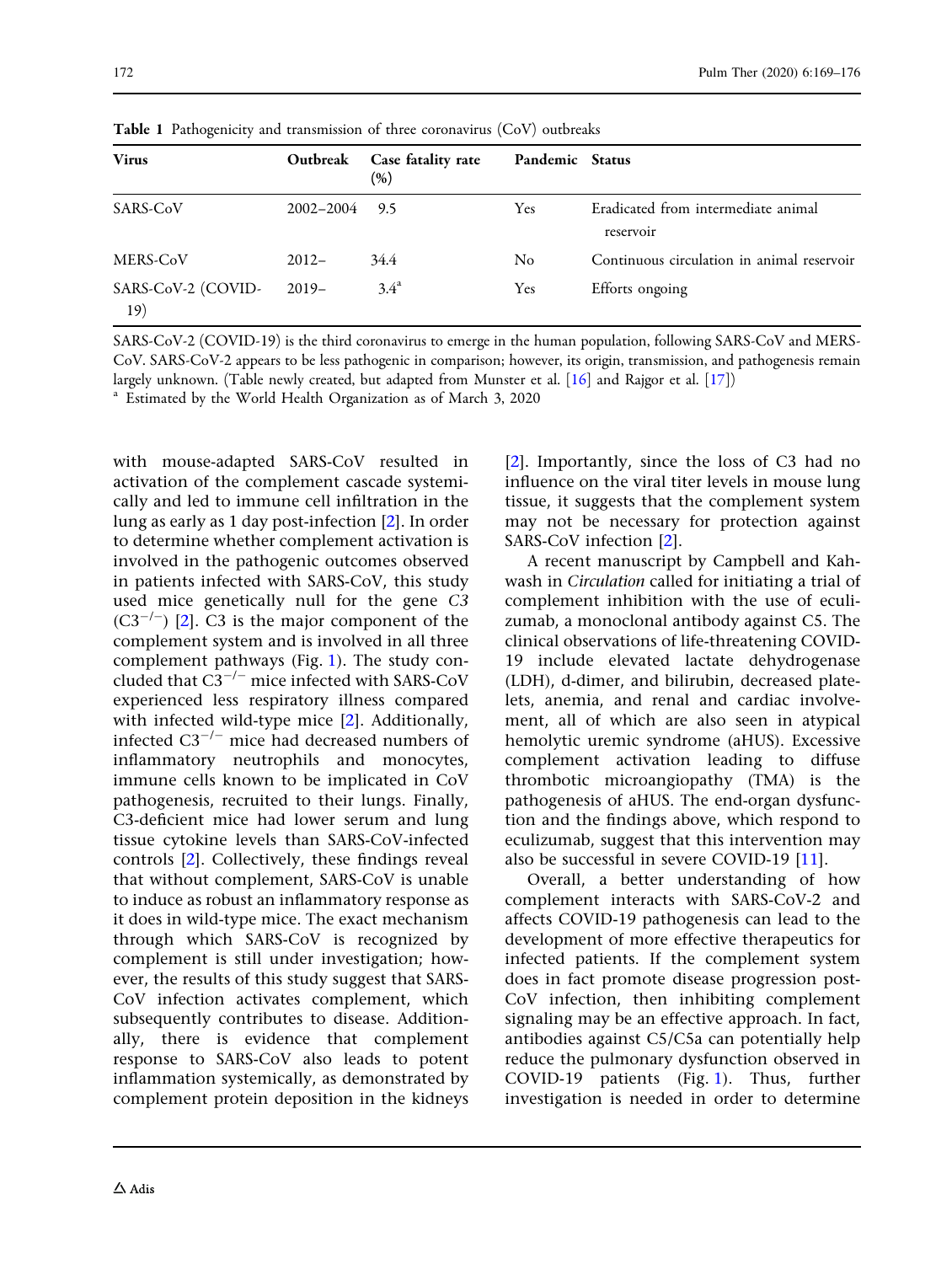## THE CONTACT SYSTEM AND CORONAVIRUS INFECTIONS

The contact system is regarded as a branch of the innate immune defense against microorganisms. There is an increasing list of pathogens that interact with contact factors, such as bacteria as well as fungi and viruses. In this way, it is a topic of interest when discussing coronavirus infections, especially in light of the recent COVID-19 pandemic and the increasing need for therapies and a vaccine. Although the literature surrounding the contact system and coronavirus is limited, there has been recent work about the roles of kallikrein and angiotensin-converting enzyme (ACE). In a preliminary study by Milewska et al., researchers studied the role of kallikrein 13 (KLK13) in HCoV-HKU1, a coronavirus discovered in Hong Kong in 2004 [\[14\]](#page-7-0). Human airway epithelial (HAE) cell cultures were incubated with HCoV. Based on mRNA expression, human tissue kallikreins (KLK) KLK1, KLK5, KLK6, KLK9, KLK12 and KLK14 were significantly expressed in the infected cells. In particular, HCoV-HKU1 infection was dependent on KLK13 activity, and HCoV-HKU1 did not replicate in HAE cells deficient in KLK13 [[14](#page-7-0)]. Perhaps KLK13 inhibitors could serve as a novel therapy to prevent or treat coronavirus infections.

There is also an important role for ACE in coronavirus infection. In a 2003 Nature article, researchers identified a metallopeptidase, angiotensin-converting enzyme 2 (ACE2), isolated from SARS coronavirus (SARS-CoV)-permissive Vero E6 cells that efficiently binds to the S1 domain. The ability of the SARS-CoV S protein to mediate cell–cell fusion was dependent on the presence of ACE2 on neighboring cells. ACE2-transfected cells efficiently replicated on Vero E6 cells, with a visible cytopathic effect. Moreover, anti-ACE1 antibody had no observable effect on virally induced cytopathicity, whereas anti-ACE2 antibody inhibited cytopathicity in a dose-dependent manner.

This work suggests that ACE2 contributes substantially to the efficiency of SARS-CoV replication and molecules or peptides that block ACE2, and may be a promising treatment [\[13\]](#page-7-0).

As noted earlier, SARS-CoV-2 enters the cell via ACE2. ACE2 is a cell membrane-bound molecule that inactivates des-Arg bradykinin, which is a potent ligand of the bradykinin receptor type 1 (B1). The B1 receptor on endothelial cells is up-regulated by inflammatory cytokines, which is unlike the B2 receptor that is constituently expressed and is the receptor for bradykinin. Without ACE2 to inactivate des-Arg bradykinin bound to the B1 receptor, the lung is subject to angioedema [[14](#page-7-0)].

A recent manuscript by van de Veerdonk et al. notes that as long as the virus persists, there is dysfunction of ACE2 function, leading to the dysregulation of the kinin-kallikrein pathway and thus causing the angioedema [[15](#page-7-0)]. They further propose that blocking the B1 and B2 receptors may be beneficial in reducing the pulmonary edema noted in COVID-19. Some evidence that the edema is bradykinin-generated includes resistance to corticosteroids, epinephrine, and antihistamines. Unfortunately, though B2 receptor antagonists (icatibant) exist, there are presently no B1 receptor antagonists. It would be anticipated that dual B1 and B2 receptor inhibition would be ideal; however, the possibility that inhibiting the kallikreinkinin pathway could be of benefit needs to be excluded [\[14,](#page-7-0) [15\]](#page-7-0).

Given the body of literature surrounding the role of ACE in coronavirus infections, some have suggested using ACE1 inhibitors, such as enalapril and ramipril, and angiotensin receptor antagonists (ARBs), such as candesartan and valsartan, for COVID-19. However, despite three clinical trials being listed in progress in China, there is no trial evidence to date. Mechanistically, inhibition of ACE1 increases the concentration of circulating angiotensin I, which can be converted to angiotensin (Fig. [2\)](#page-5-0). However, the conversion of angiotensin to angiotensin I is catalyzed by ACE1 and would not proceed to a large extent in the presence of an ACE inhibitor [\[12](#page-6-0)[-15\]](#page-7-0). In fact, increased angiotensin I might tend to up-regulate ACE2, which has been shown in animal models. In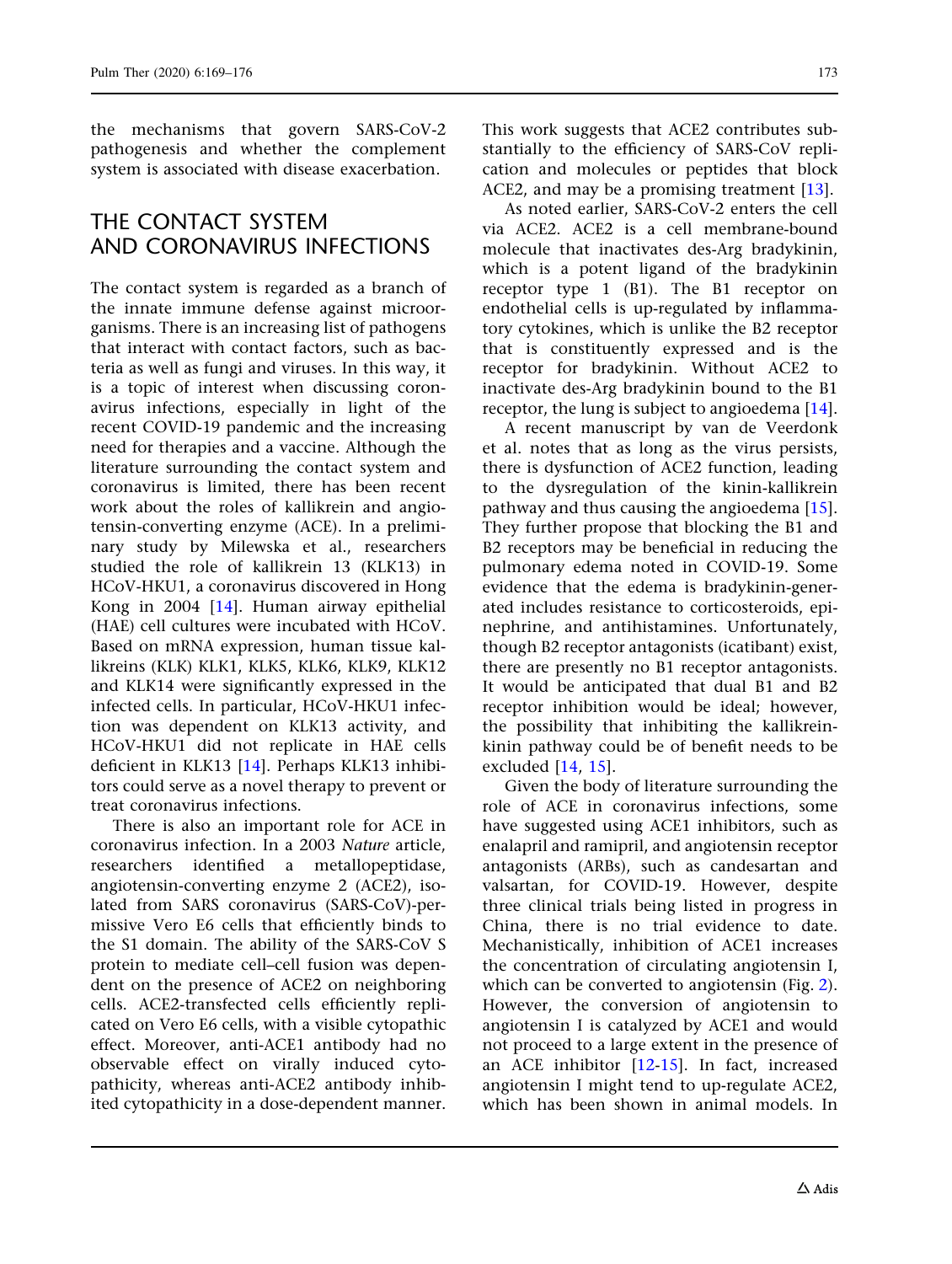<span id="page-5-0"></span>

Fig. 2 ACE1 inhibition in the setting of COVID-19 infection. ACE-inhibitors which target ACE1 lead to increased concentrations of angiotensin I. This may tend to up-regulate ACE2, which has been shown to modulate coronavirus entry and replication. As a result of increased

addition, increased production of angiotensin from angiotensin II under the action of ACE2 could lead to increased anti-inflammatory activity, mainly through Mas receptor binding (Fig. 2), which some argue is harmful in a viral infection [\[14\]](#page-7-0). Ultimately, there needs to be more human data before we recommend these medications to patients for either the prevention or treatment of COVID-19.

## SUMMARY

Both the complement and contact pathways seem to be potential targets for treating COVID-19. The only approved medication for humans that inhibits the complement cascade is eculizumab, which inhibits C5. At present, the best information that complement may contribute to disease pathogenesis comes from a C3-deficient mouse model. What we do not know is whether blocking C5, which follows C3, would be as effective in controlling the inflammation

ACE2, increased angiotensin (1-7) may produce antiinflammatory effects via Mas receptors, which is not known to be beneficial in a viral infection

induced by the complement system. Evidence also suggests that inhibition of the contact system may be a worthy target, since there is at least some suggestion that production of bradykinin may add to the pulmonary edema seen in COVID-19. As for the decision to avoid or use ACE1s and ARBs, the data are not available to make a sound evidence-based decision, and thus continuing therapy as initially prescribed seems to be the only logical decision.

## ACKNOWLEDGEMENTS

**Funding.** No funding was received for this study or its publication.

Authorship. All named authors meet the International Committee of Medical Journal Editors (ICMJE) criteria for authorship for this article, take responsibility for the integrity of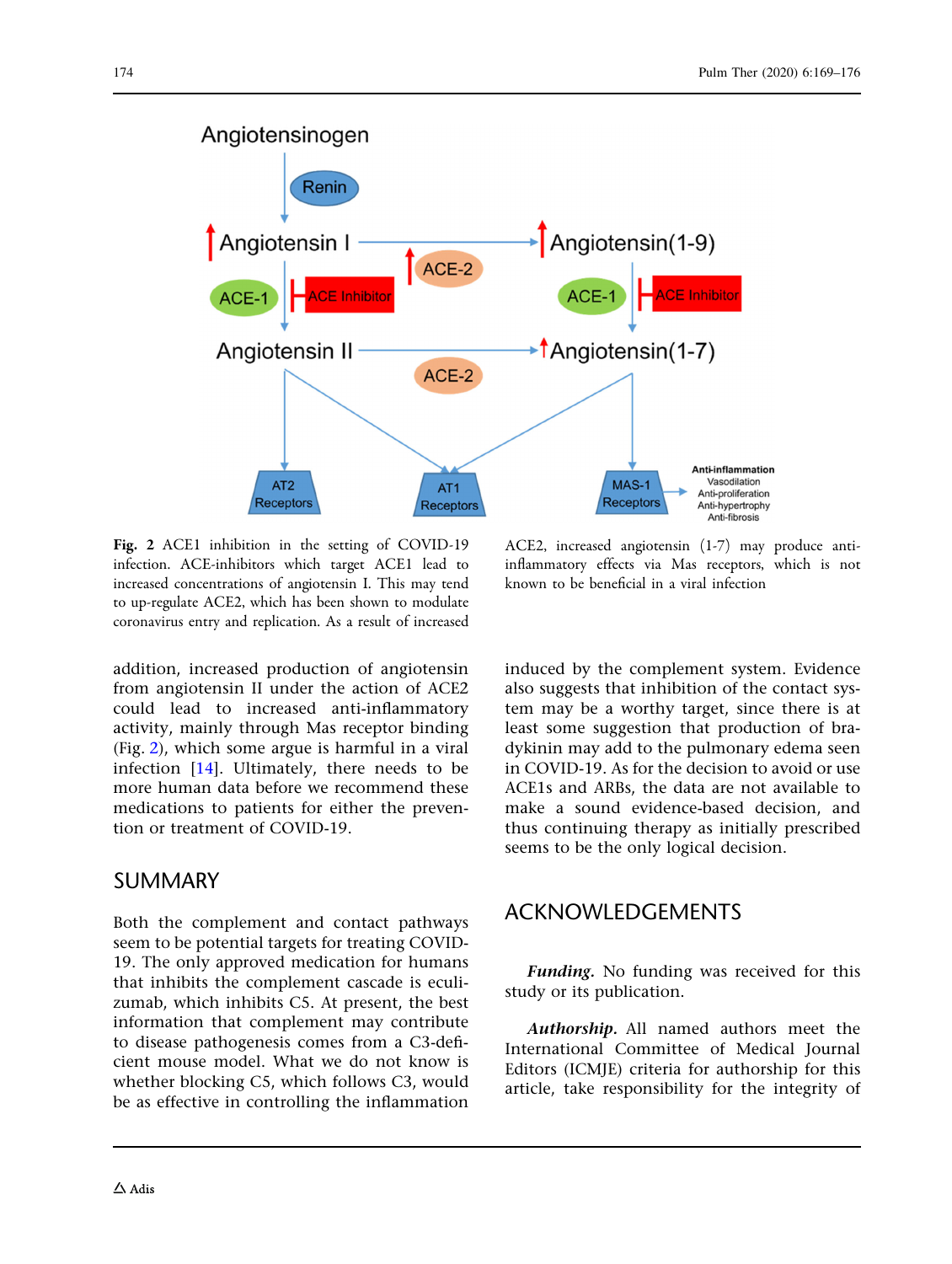<span id="page-6-0"></span>the work as a whole, and have given their approval for this version to be published.

Disclosures. Natella Maglakelidze and Kristen M. Manto have nothing to disclose. Timothy Craig declares the following: GSK, Regeneron, CSL Behring, Takeda, Grifols: speaker, researcher, consultant. Biocryst: consultant and researcher. AstraZeneca, Pharming: speaker, consultant. American Academy of Allergy, Asthma & Immunology: Board of Directors. US Hereditary Angioedema Association: Medical Advisory Board. American Lung Association of the Mid-Atlantic: Board of Directors. Alpha-1 Foundation: Clinical Resource Center Director.

Compliance with Ethics Guidelines. This work adhered to ethics guidelines and was deemed exempt from institutional review board approval. This is a review, and data sets were not used.

Data Availability. Data sharing is not applicable to this article, as no datasets were generated or analyzed during the current study.

Open Access. This article is licensed under a Creative Commons Attribution-Non-Commercial 4.0 International License, which permits any non-commercial use, sharing, adaptation, distribution and reproduction in any medium or format, as long as you give appropriate credit to the original author(s) and the source, provide a link to the Creative Commons licence, and indicate if changes were made. The images or other third party material in this article are included in the article's Creative Commons licence, unless indicated otherwise in a credit line to the material. If material is not included in the article's Creative Commons licence and your intended use is not permitted by statutory regulation or exceeds the permitted use, you will need to obtain permission directly from the copyright holder. To view a copy of this licence, visit[http://](http://creativecommons.org/licenses/by/4.0/) [creativecommons.org/licenses/by/4.0/](http://creativecommons.org/licenses/by/4.0/).

#### **REFERENCES**

- 1. Li G, et al. Coronavirus infections and immune responses. J Med Virol. 2020;92:424–32. [https://doi.](https://doi.org/10.1002/jmv.25685) [org/10.1002/jmv.25685](https://doi.org/10.1002/jmv.25685).
- 2. Gralinski LE, et al. Complement activation contributes to severe acute respiratory syndrome coronavirus pathogenesis. mBio. 2018. [https://doi.org/](https://doi.org/10.1128/mBio.01753-18) [10.1128/mBio.01753-18](https://doi.org/10.1128/mBio.01753-18).
- 3. Janeway CA Jr, Travers P, Walport M, Shlomchik MJ. Immunobiology: the immune system in health and disease. New York: Garland Science; 2001.
- 4. Human Coronavirus Types. Centers for disease control and prevention. 2020. [https://www.cdc.](https://www.cdc.gov/coronavirus/types.html) [gov/coronavirus/types.html.](https://www.cdc.gov/coronavirus/types.html)
- 5. Ip WK, et al. Mannose-binding lectin in severe acute respiratory syndrome coronavirus infection. J Infect Dis. 2005;191:1697–704. [https://doi.org/10.](https://doi.org/10.1086/429631) [1086/429631.](https://doi.org/10.1086/429631)
- 6. Yuan FF, et al. Influence of FcgammaRIIA and MBL polymorphisms on severe acute respiratory syndrome. Tissue Antigens. 2005;66:291–6. [https://doi.](https://doi.org/10.1111/j.1399-0039.2005.00476.x) [org/10.1111/j.1399-0039.2005.00476.x.](https://doi.org/10.1111/j.1399-0039.2005.00476.x)
- 7. Leth-Larsen R, Zhong F, Chow VT, Holmskov U, Lu J. The SARS coronavirus spike glycoprotein is selectively recognized by lung surfactant protein D and activates macrophages. Immunobiology. 2007;212:201–11. [https://doi.org/10.1016/j.imbio.](https://doi.org/10.1016/j.imbio.2006.12.001) [2006.12.001.](https://doi.org/10.1016/j.imbio.2006.12.001)
- 8. Jiang Y, et al. Blockade of the C5a–C5aR axis alleviates lung damage in hDPP4-transgenic mice infected with MERS-CoV. Emerg Microbes Infect. 2018;7:77. [https://doi.org/10.1038/s41426-018-0063-8.](https://doi.org/10.1038/s41426-018-0063-8)
- 9. Jiang Y, et al. Complement receptor C5aR1 inhibition reduces pyroptosis in hDPP4-transgenic mice infected with MERS-CoV. Viruses. 2019. [https://doi.](https://doi.org/10.3390/v11010039) [org/10.3390/v11010039.](https://doi.org/10.3390/v11010039)
- 10. Stoermer KA, Morrison TE. Complement and viral pathogenesis. Virology. 2011;411:362–73. [https://](https://doi.org/10.1016/j.virol.2010.12.045) [doi.org/10.1016/j.virol.2010.12.045.](https://doi.org/10.1016/j.virol.2010.12.045)
- 11. Campbell CM, Kahwash R. Will complement inhibition be the new target in treating COVID-19 related systemic thrombosis? Circulation. 2020. [https://doi.](https://doi.org/10.1161/CIRCULATIONAHA.120.047419) [org/10.1161/CIRCULATIONAHA.120.047419](https://doi.org/10.1161/CIRCULATIONAHA.120.047419).
- 12. Aronson JK. Angiotensin converting enzyme (ACE) inhibitors and angiotensin receptor blockers in COVID-19. CEBM. 2020. [www.cebm.net/covid-19/](http://www.cebm.net/covid-19/angiotensin-converting-enzyme-ace-inhibitors-and-angiotensin-receptor-blockers-in-covid-19/) [angiotensin-converting-enzyme-ace-inhibitors-and](http://www.cebm.net/covid-19/angiotensin-converting-enzyme-ace-inhibitors-and-angiotensin-receptor-blockers-in-covid-19/)[angiotensin-receptor-blockers-in-covid-19/](http://www.cebm.net/covid-19/angiotensin-converting-enzyme-ace-inhibitors-and-angiotensin-receptor-blockers-in-covid-19/).